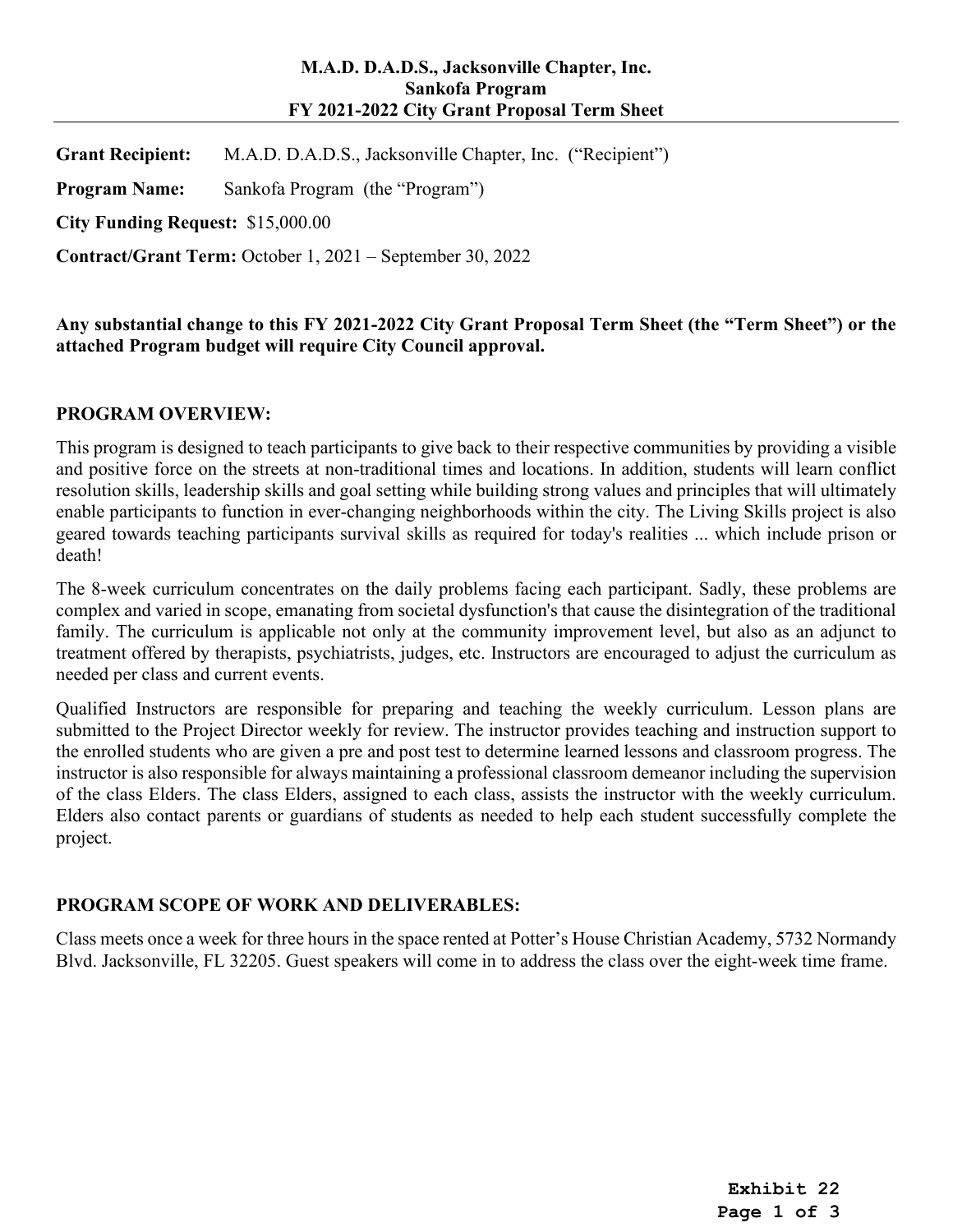#### **PROGRAM COSTS/PAYMENT TERMS**:

Funding will be used for programmatic expenses as follows.

| Project Administrator                      | \$2,500  |  |  |
|--------------------------------------------|----------|--|--|
| <b>Administrative Assistant</b>            | 1,500    |  |  |
| Instructor                                 | 1,500    |  |  |
| Project Elders                             | 2,000    |  |  |
| Project Evaluator                          | 500      |  |  |
| Classroom / Basketball Court Rental        |          |  |  |
| \$50 per session for 12 sessions           | 600      |  |  |
| Printing / Office Supplies                 | 900      |  |  |
| Classroom / Curriculum Materials           | 2,500    |  |  |
| Class Uniforms                             | 1,000    |  |  |
| Graduation Dinner (venue & food)           | 1,200    |  |  |
| Graduation Outing (group price at Main     |          |  |  |
| Event venue, 10370 Philips Highway)        | 500      |  |  |
| Graduation Awards (plaques & certificates) | 300      |  |  |
| Total                                      | \$15,000 |  |  |

## **PROGRAM IMPACT & REPORTING:**

To determine student progress and programmatic goal attainment in a prior program, a comprehensive 37 question pre- and post-test was administered to each student at the start and end of the program. The results were then analyzed by an independent consulting firm, Chasseur Group. The program findings were that 96% of the students gained useful knowledge which they did not previously possess that could be put to immediate use; and 82% changed their behavior as determined by in-class observations and post-test results. An independent consultant firm will be obtained to conduct the same analysis on this program.

The anticipated number of participants to be served by the program with this grant will be twelve. Sankofa Project participants will be positively impacted through the acquisition of socially relevant knowledge and information not previously gained through traditional means, e.g., school, home, or church. The soft skills, living skills, and crucial social interaction information obtained will enhance their ability to conduct themselves as better citizens, family members and community members.

# **ADDITIONAL GRANT REQUIREMENTS AND CONDITIONS:**

Recipient's expenditure of City funds for the Program and the provision of services shall be subject to Chapter 118, Parts 1, 2, 4 and 5 of the *Jacksonville Ordinance Code*, and the terms and conditions of any contract entered into between the City and Recipient. Recipient shall use the City funds for the Program in accordance with the City Council approved Term Sheet and Program budget. The City's Grant Administrator may amend this Term Sheet or the approved Program budget consistent with the Program's needs, provided that any substantial change to this Term Sheet or the approved Program budget will require City Council approval.